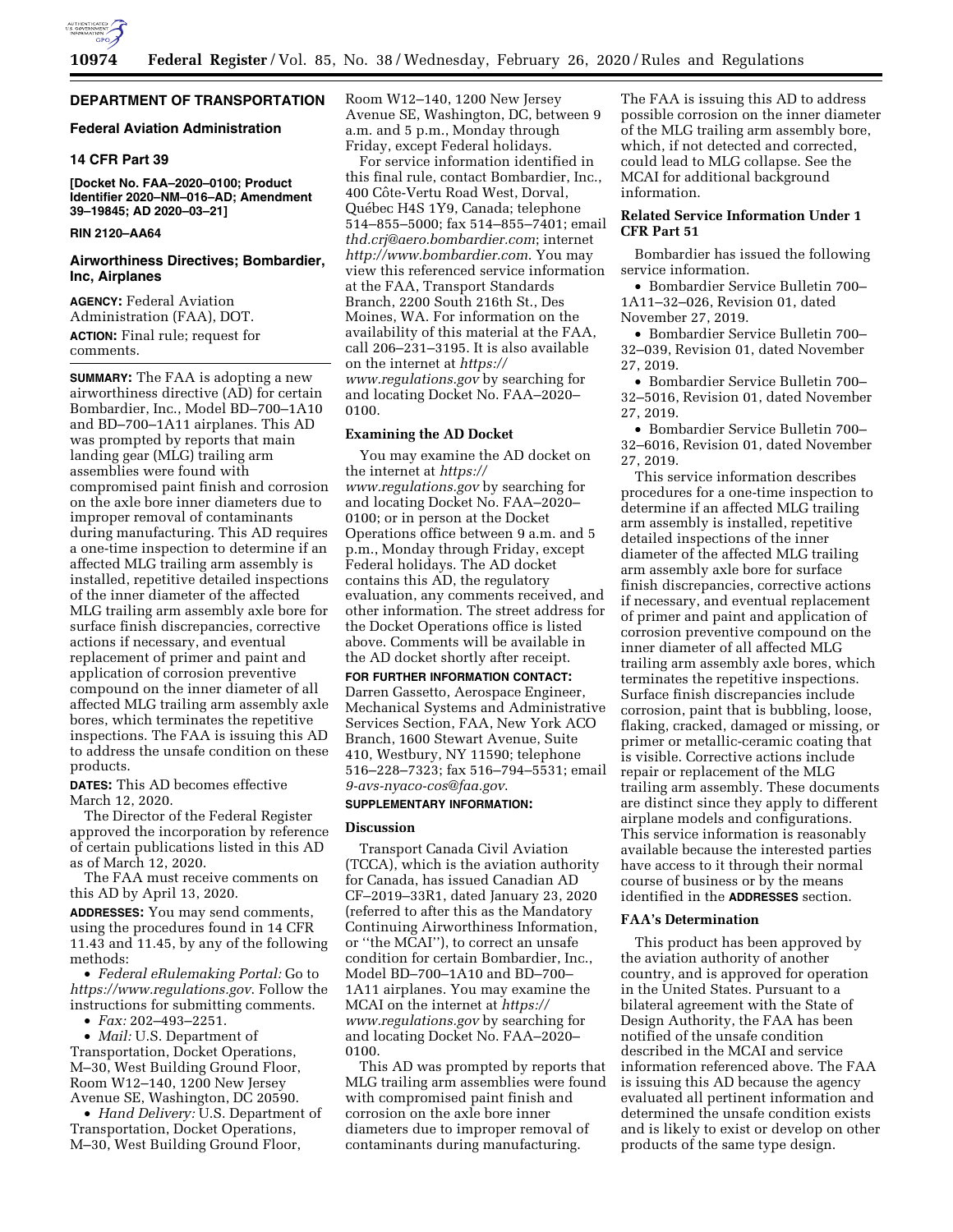#### **Requirements of This AD**

This AD requires accomplishing the actions specified in the service information described previously, except as discussed under ''Differences Between this AD and the MCAI or Service Information.'' This AD also requires sending the inspection results to Bombardier.

# **Differences Between This AD and the MCAI or Service Information**

The MCAI specifies to accomplish the one-time inspection to determine if an affected MLG trailing arm assembly is installed within 3 months from November 27, 2019 (the release date of Revision 01 of the applicable service information specified in the Related Service Information under 1 CFR part 51 paragraph of this AD). The FAA has determined that a compliance time of within 30 days after the effective date of this AD is acceptable to address the unsafe condition.

### **Explanation of Compliance Time**

Most ADs adopt a compliance time relative to the AD's effective date. In this case, however, the FAA is using a fixed compliance date in this AD. The MCAI requires operators to accomplish a detailed inspection of the surface finish of affected MLG trailing arm assemblies at a specified time (which varies according to serial number, with the earliest date being 5/12/2020). That compliance time is necessary to address the unsafe condition and is based on risk analysis requirements, including reports of compromised paint finish and corrosion on the axle bore inner diameters. To support this risk analysis and to provide for coordinated implementation of TCCA's regulations in paragraph (i) of this AD, the FAA is using the same compliance dates in this AD.

#### **FAA's Justification and Determination of the Effective Date**

An unsafe condition exists that requires the immediate adoption of this AD without providing an opportunity for public comments prior to adoption. The FAA has found that the risk to the flying public justifies waiving notice and comment prior to adoption of this rule because the affected trailing arm assemblies have the potential for improper adhesion between the anticorrosion layers, which could lead to corrosion on the inner diameter of the MLG trailing arm assembly axle bore and possibly lead to MLG collapse. Therefore, the FAA finds good cause that notice and opportunity for prior public comment are impracticable. In addition, for the reasons stated above, the FAA finds that good cause exists for making this amendment effective in less than 30 days.

### **Regulatory Flexibility Act (RFA)**

The requirements of the RFA do not apply when an agency finds good cause pursuant to 5 U.S.C. 553 to adopt a rule

# ESTIMATED COSTS FOR REQUIRED ACTIONS

| Labor cost              | Parts cost | Cost per product | Cost on U.S. operators |
|-------------------------|------------|------------------|------------------------|
| hour = $Up$ to \$2,805. |            |                  | Up to \$9,937,445.     |

The FAA estimates the following costs to do any necessary on-condition actions that would be required based on the results of any required actions. The FAA has no way of determining the

number of aircraft that might need these on-condition actions:

### ESTIMATED COSTS OF ON-CONDITION ACTIONS \*

| Labor cost | Parts cost | Cost per product |
|------------|------------|------------------|
|            |            | Up to \$201,700. |

\* Table does not include estimated costs for reporting.

We estimate that it takes about 1 work-hour per product to comply with the on-condition reporting requirement in this AD. The average labor rate is \$85 per hour. Based on these figures, we estimate the cost of reporting the inspection results on U.S. operators to be \$85 per product.

According to the manufacturer, some or all of the costs of this AD may be covered under warranty, thereby reducing the cost impact on affected individuals. The FAA does not control warranty coverage for affected individuals. As a result, the FAA has included all known costs in the cost estimate.

### **Paperwork Reduction Act**

A federal agency may not conduct or sponsor, and a person is not required to respond to, nor shall a person be subject to penalty for failure to comply with a collection of information subject to the requirements of the Paperwork Reduction Act unless that collection of information displays a current valid

without prior notice and comment. Because the FAA has determined that it has good cause to adopt this rule without notice and comment, RFA analysis is not required.

### **Comments Invited**

This AD is a final rule that involves requirements affecting flight safety, and the FAA did not precede it by notice and opportunity for public comment. The FAA invites you to send any written relevant data, views, or arguments about this AD. Send your comments to an address listed under the **ADDRESSES** section. Include ''Docket No. FAA–2020–0100; Product Identifier 2020–NM–016–AD'' at the beginning of your comments. The FAA specifically invites comments on the overall regulatory, economic, environmental, and energy aspects of this AD. The FAA will consider all comments received by the closing date and may amend this AD based on those comments.

The FAA will post all comments received, without change, to *[https://](https://www.regulations.gov) [www.regulations.gov,](https://www.regulations.gov)* including any personal information you provide. The FAA will also post a report summarizing each substantive verbal contact received about this AD.

#### **Costs of Compliance**

The FAA estimates that this AD affects 49 airplanes of U.S. registry. The FAA estimates the following costs to comply with this AD: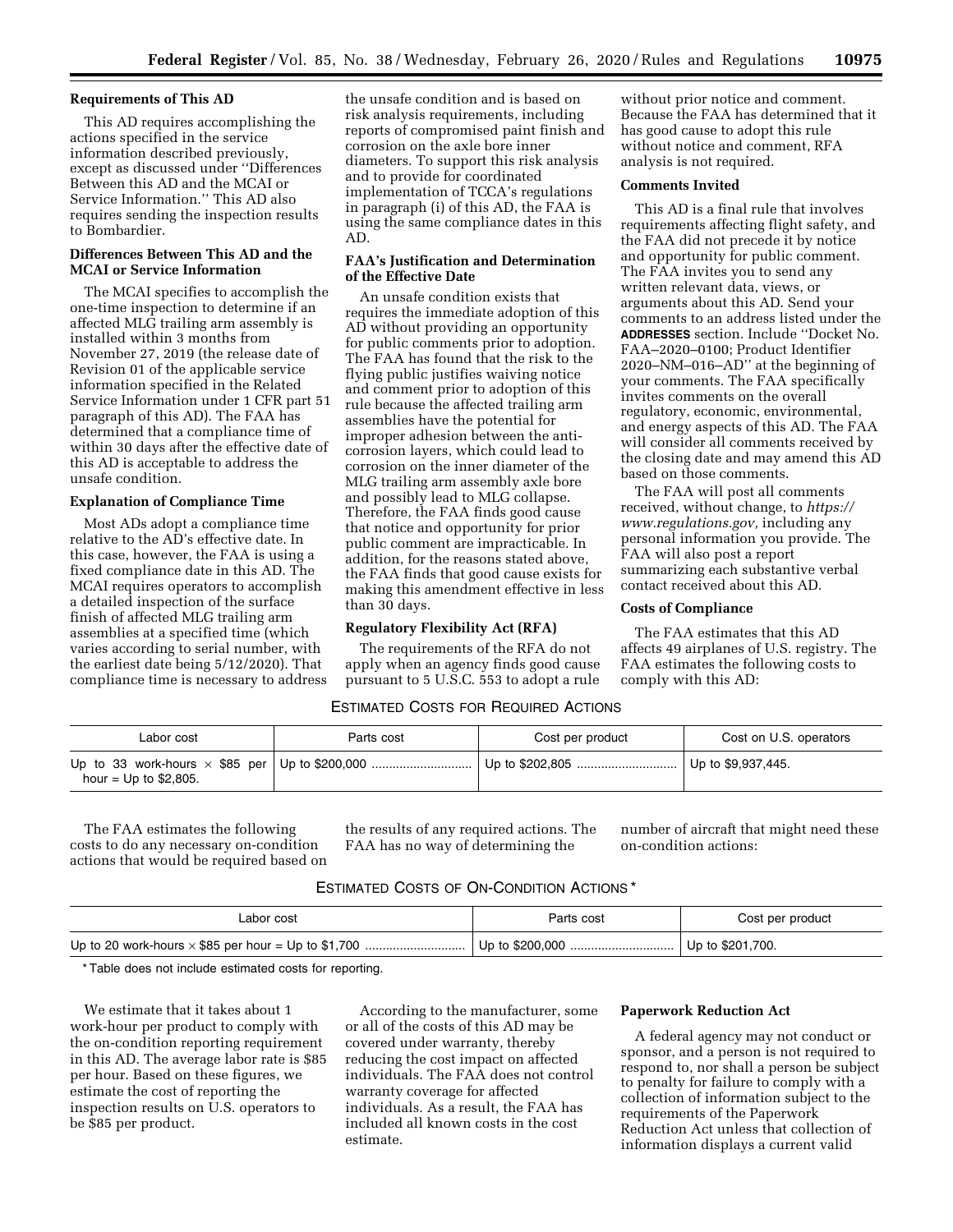OMB control number. The control number for the collection of information required by this AD is 2120–0056. The paperwork cost associated with this AD has been detailed in the Costs of Compliance section of this document and includes time for reviewing instructions, as well as completing and reviewing the collection of information. Therefore, all reporting associated with this AD is mandatory. Comments concerning the accuracy of this burden and suggestions for reducing the burden should be directed to Information Collection Clearance Officer, Federal Aviation Administration, 10101 Hillwood Parkway, Fort Worth, TX 76177–1524.

# **Authority for This Rulemaking**

Title 49 of the United States Code specifies the FAA's authority to issue rules on aviation safety. Subtitle I, section 106, describes the authority of the FAA Administrator. Subtitle VII: Aviation Programs, describes in more detail the scope of the Agency's authority.

The FAA is issuing this rulemaking under the authority described in Subtitle VII, Part A, Subpart III, Section 44701: ''General requirements.'' Under that section, Congress charges the FAA with promoting safe flight of civil aircraft in air commerce by prescribing regulations for practices, methods, and procedures the Administrator finds necessary for safety in air commerce. This regulation is within the scope of that authority because it addresses an unsafe condition that is likely to exist or develop on products identified in this rulemaking action.

### **Regulatory Findings**

The FAA has determined that this AD will not have federalism implications under Executive Order 13132. This AD will not have a substantial direct effect on the States, on the relationship between the national government and the States, or on the distribution of power and responsibilities among the various levels of government.

For the reasons discussed above, I certify that this AD:

(1) Is not a ''significant regulatory action'' under Executive Order 12866, and

(2) Will not affect intrastate aviation in Alaska.

#### **List of Subjects in 14 CFR Part 39**

Air transportation, Aircraft, Aviation safety, Incorporation by reference, Safety.

### **Adoption of the Amendment**

Accordingly, under the authority delegated to me by the Administrator, the FAA amends 14 CFR part 39 as follows:

### **PART 39—AIRWORTHINESS DIRECTIVES**

■ 1. The authority citation for part 39 continues to read as follows:

**Authority:** 49 U.S.C. 106(g), 40113, 44701.

### **§ 39.13 [Amended]**

■ 2. The FAA amends § 39.13 by adding the following new airworthiness directive (AD):

**2020–03–21 Bombardier, Inc.:** Amendment 39–19845; Docket No. FAA–2020–0100; Product Identifier 2020–NM–016–AD.

#### **(a) Effective Date**

This AD becomes effective March 12, 2020.

#### **(b) Affected ADs**

None.

### **(c) Applicability**

This AD applies to Bombardier, Inc., Model BD–700–1A10 and BD–700–1A11 airplanes, certificated in any category, serial numbers 9001 through 9879 inclusive and 9998 and serial numbers 60001 and subsequent.

### **(d) Subject**

Air Transport Association (ATA) of America Code 32, Landing gear.

#### **(e) Reason**

This AD was prompted by reports that main landing gear (MLG) trailing arm assemblies were found with compromised paint finish and corrosion on the axle bore inner diameters due to improper removal of contaminants during manufacturing. The FAA is issuing this AD to address possible corrosion on the inner diameter of the MLG trailing arm assembly axle bore, which, if not detected and corrected, could lead to MLG collapse.

#### **(f) Compliance**

Comply with this AD within the compliance times specified, unless already done.

## **(g) Definition**

For the purposes of this AD, an affected MLG trailing arm assembly is a MLG trailing arm assembly with part number 21410–107 and a serial number listed in Appendix 4, Table 1 of the applicable Bombardier service information specified in figure 1 to paragraphs (g) through (k) and (m) of this AD.

# **Figure 1 to paragraphs (g) through (k) and (m)** – *Applicable Bombardier Service* **Information**

| <b>Airplane Model</b> | <b>Bombardier Service Bulletin</b>                                                    |
|-----------------------|---------------------------------------------------------------------------------------|
| BD-700-1A10           | Bombardier Service Bulletin 700-32-039, Revision 01, dated<br>November 27, 2019.      |
| BD-700-1A10           | Bombardier Service Bulletin 700-32-6016, Revision 01,<br>dated November 27, 2019.     |
| BD-700-1A11           | Bombardier Service Bulletin 700-1A11-32-026, Revision 01,<br>dated November 27, 2019. |
| BD-700-1A11           | Bombardier Service Bulletin 700-32-5016, Revision 01,<br>dated November 27, 2019.     |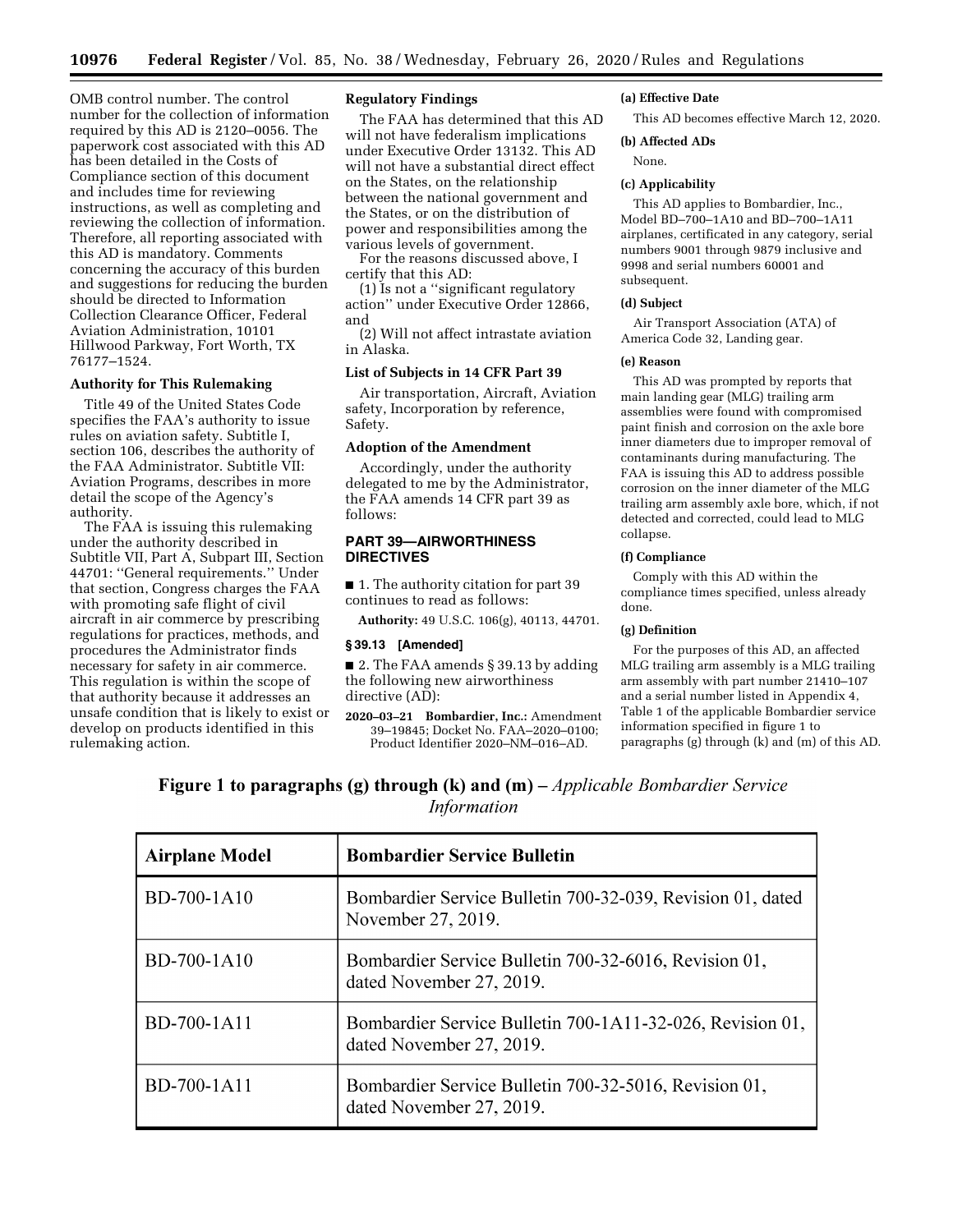#### **(h) Inspection To Determine Affected MLG Trailing Arm Assembly**

For airplanes having serial numbers 9001 through 9879 inclusive and 9998: Within 30 days after the effective date of this AD: Inspect the right hand and left hand MLG trailing arm assemblies to determine if an affected MLG trailing arm assembly is installed, in accordance with Part A of the Accomplishment Instructions of the applicable service information specified in figure 1 to paragraphs (g) through (k) and (m) of this AD. A review of airplane maintenance records is acceptable in lieu of this inspection if the part number and serial number of the MLG trailing arm assembly can be conclusively determined from that review.

### **(i) Initial Inspection of the MLG Trailing Arm Assembly Surface Finish**

If, during the inspection or review required by paragraph (h) of this AD, it is determined that an affected MLG trailing arm assembly is installed: Before the applicable ''1st Inspection Due by Date (MM/DD/YY)'' listed for each affected MLG trailing arm assembly serial number in Appendix 4, Table 1 of the applicable Bombardier service information specified in figure 1 to paragraphs (g) through (k) and (m) of this AD, for each affected MLG trailing arm assembly, do a detailed inspection for surface finish discrepancies on the inner diameter of the affected MLG trailing arm assembly axle bore, and, before further flight, do all corrective actions as applicable, in accordance with Part B of the Accomplishment Instructions of the applicable service information specified in figure 1 to paragraphs  $(g)$  through  $(k)$  and  $(m)$ of this AD. For airplanes on which the actions required by paragraph (k) of this AD are done on all affected MLG trailing arm

assemblies, no action is required by this paragraph.

### **(j) Repeat Inspection**

For any affected MLG trailing arm assembly on which the inspection required by paragraph (i) of this AD has been accomplished: Within 33 months from the completion of the initial inspection as required by paragraph (i) of this AD, do a detailed inspection of the affected MLG trailing arm assembly for surface finish discrepancies on the inner diameter of the affected MLG trailing arm assembly axle bore, and, before further flight, do all corrective actions as applicable, in accordance with Part C, and Part B as applicable, of the Accomplishment Instructions of the applicable service information specified in figure 1 to paragraphs (g) through (k) and (m) of this AD. For airplanes on which the actions required by paragraph (k) of this AD are done on all affected MLG trailing arm assemblies, no action is required by this paragraph.

### **(k) Terminating Action**

For airplanes having serial numbers 9001 through 9879 inclusive and 9998: Within 120 months of each affected MLG trailing arm assembly entry into service, or within 5 days after the effective date of this AD, whichever occurs later, replace the primer and paint and apply the corrosion preventive compound on the inner diameter of the axle bore on all affected MLG trailing arm assemblies, in accordance with Part D of the Accomplishment Instructions of the applicable service information specified in figure 1 to paragraphs (g) through (k) and (m) of this AD. This constitutes terminating action for the requirements of paragraphs (i) and (j) of this AD.

### **(l) Parts Installation Limitation**

For all airplanes: As of the effective date of this AD, no person may install an affected MLG trailing arm assembly as a replacement part on any airplane, unless that affected MLG trailing arm assembly is marked ''SB700–32–041ABC'' on the MLG trailing arm assembly modification plate and near the part number.

### **(m) Reporting Requirement**

At the applicable time specified in paragraph (m)(1) or (2) of this AD, submit a report of positive findings of the inspections required by paragraphs (i) and (j) of this AD. Submit the report to Bombardier in accordance with the applicable service information specified in figure 1 to paragraphs (g) through (k) and (m) of this AD. If operators have reported findings as part of obtaining any corrective actions approved by Bombardier, Inc.'s TCCA Design Approval Organization (DAO), they are not required to report those findings as specified in this paragraph.

(1) If the inspection was done on or after the effective date of this AD: Submit the report within 10 days after the inspection.

(2) If the inspection was done before the effective date of this AD: Submit the report within 10 days after the effective date of this AD.

### **(n) Credit for Previous Actions**

This paragraph provides credit for actions required by paragraphs (h) through (k), if those actions were performed before the effective date of this AD using the applicable service information specified in figure 2 to paragraph (n) of this AD.

| <b>Airplane Model</b> | <b>Bombardier Service Bulletin</b>                                |
|-----------------------|-------------------------------------------------------------------|
| BD-700-1A10           | Bombardier Service Bulletin 700-32-039, dated May 3, 2019         |
| BD-700-1A10           | Bombardier Service Bulletin 700-32-6016, dated May 3,<br>2019     |
| BD-700-1A11           | Bombardier Service Bulletin 700-1A11-32-026, dated<br>May 3, 2019 |
| BD-700-1A11           | Bombardier Service Bulletin 700-32-5016, dated May 3,<br>2019     |

**Figure 2 to paragraph (n)** - Applicable Bombardier Service Information for Credit

### **(o) Other FAA AD Provisions**

The following provisions also apply to this AD:

(1) *Alternative Methods of Compliance (AMOCs):* The Manager, New York ACO Branch, FAA, has the authority to approve

AMOCs for this AD, if requested using the procedures found in 14 CFR 39.19. In accordance with 14 CFR 39.19, send your request to your principal inspector or local Flight Standards District Office, as appropriate. If sending information directly to the manager of the certification office,

send it to ATTN: Program Manager, Continuing Operational Safety, FAA, New York ACO Branch, 1600 Stewart Avenue, Suite 410, Westbury, NY 11590; telephone 516–228–7300; fax 516–794–5531. Before using any approved AMOC, notify your appropriate principal inspector, or lacking a